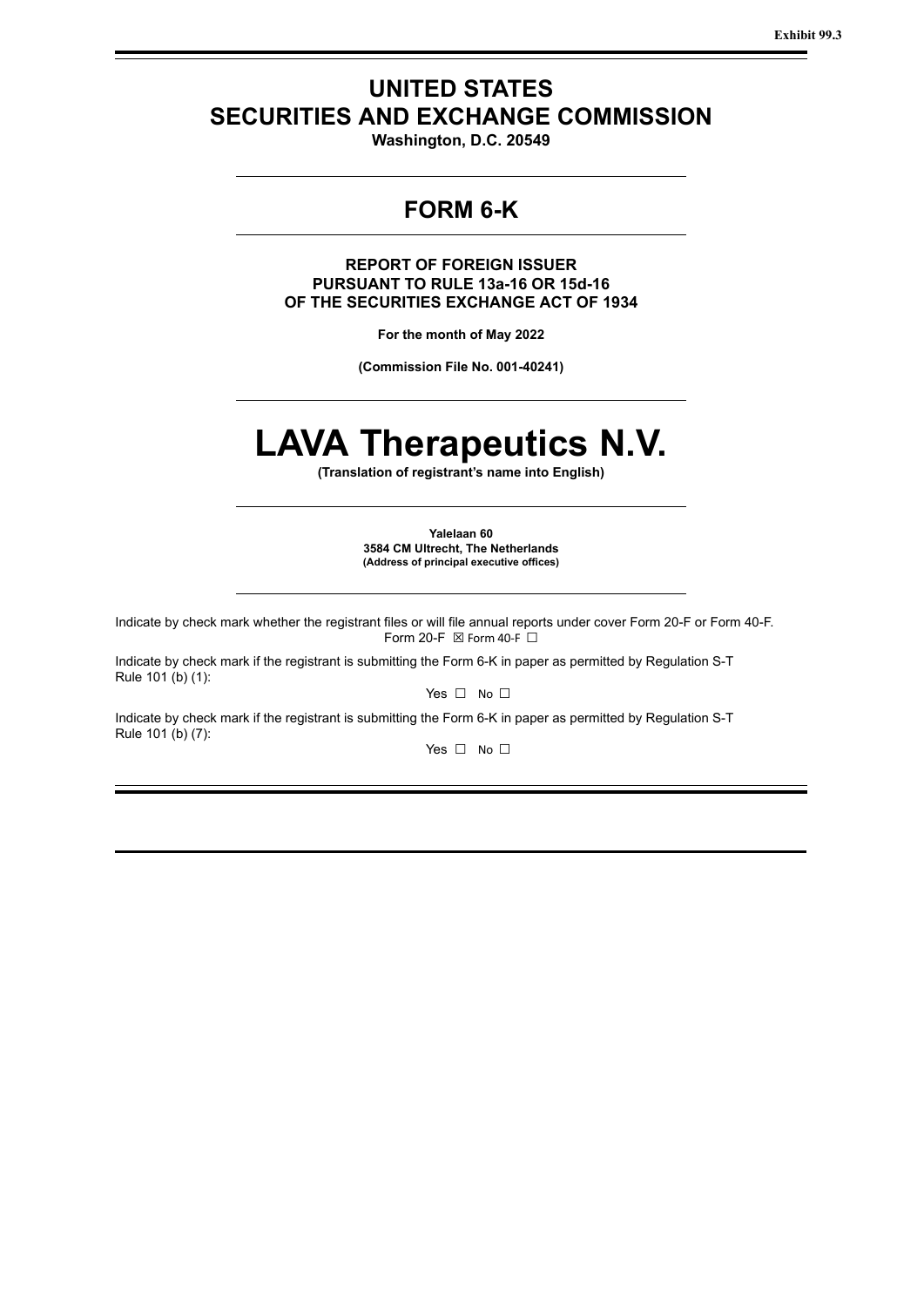#### **LAVA Therapeutics, N.V.**

On May 31, 2022, LAVA Therapeutics, N.V. (the "Company") issued a press release announcing its 2022 annual general meeting of shareholders to be held on June 15, 2022 and made available to its shareholders certain other materials in connection with such meeting. A copy of the press release is attached hereto as Exhibit 99.1 and is incorporated by reference herein. The materials made available to the Company's shareholders are attached as Exhibits 99.2 and 99.3 hereto and are incorporated by reference herein.

# **EXHIBIT LIST Exhibit Description** 99.1 Press [release](#page-3-0) dated May 31, 2022 99.2 Convening Notice, including agenda and [explanatory](#page-4-0) notes 99.3 [Voting](#page-9-0) proxy card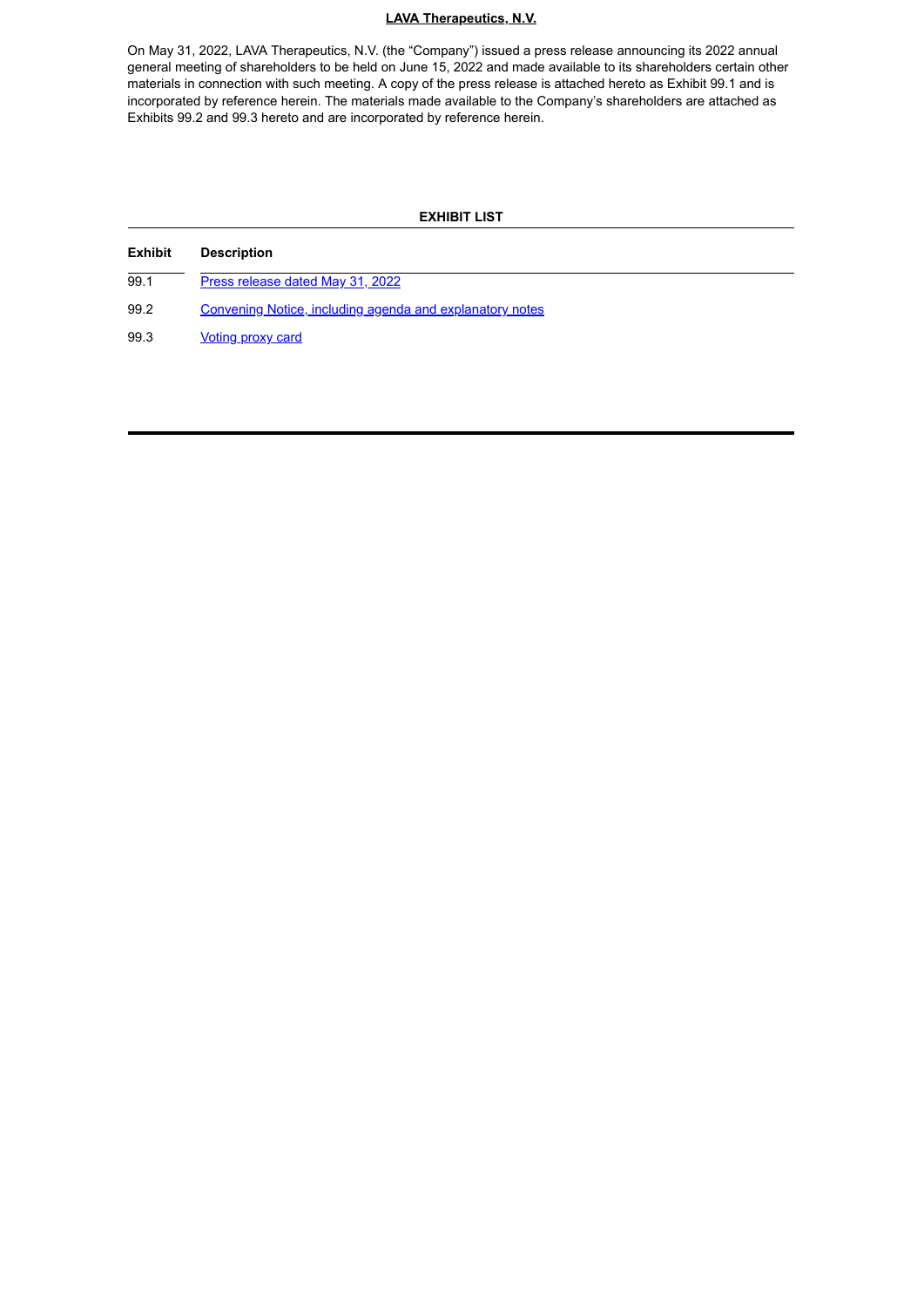# **SIGNATURES**

Pursuant to the requirements of the Securities Exchange Act of 1934, the registrant has duly caused this report to be signed on its behalf by the undersigned, thereto duly authorized.

LAVA Therapeutics, N.V.

(Registrant)

Date: June 2, 2022 **By:** /s/ Stephen Hurly

Stephen Hurly

Chief Executive Officer and Director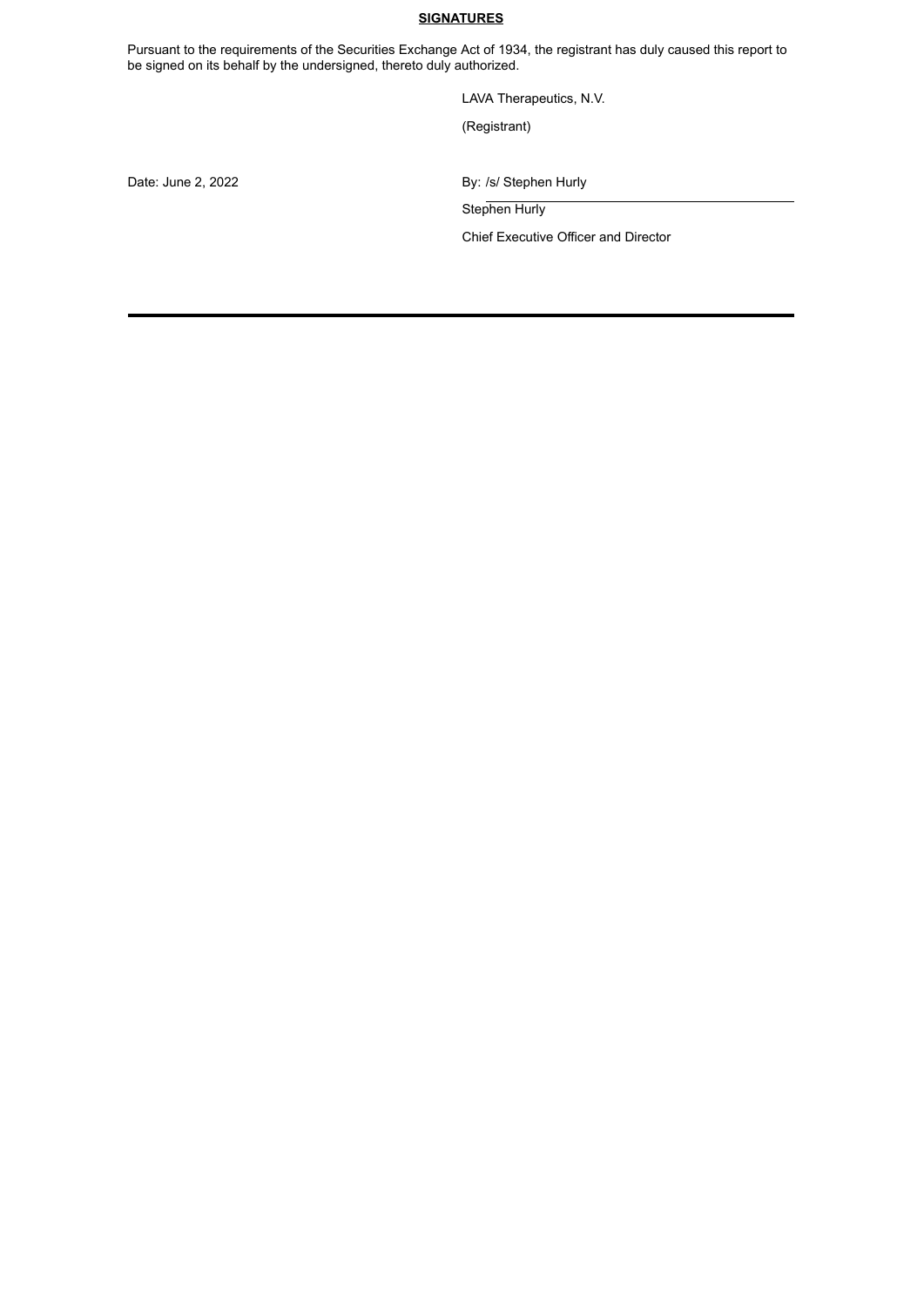<span id="page-3-0"></span>

**Utrecht, The Netherlands and Philadelphia, USA – May 31, 2022** – LAVA Therapeutics N.V. (Nasdaq: LVTX) (LAVA), a clinical stage immuno-oncology company focused on developing its proprietary Gammabody™ platform of bispecific gamma delta T cell engagers to transform the treatment of cancer, today announced the Annual General Meeting of Shareholders will take place on Wednesday, June 15, 2022, at 7:30 a.m. CEST, at Beethovenstraat 400, 1082 PR, Amsterdam, the Netherlands.

All relevant documents and information relating to the annual general meeting, including the notice and agenda for the annual general meeting, are available in the "Investors" section of LAVA's website (www.lavatherapeutics.com) under "Annual Meeting." The documents will also be made available on the SEC's website (www.sec.gov). Shareholders who wish to attend the meeting should register as described in the notice and agenda for the annual general meeting.

#### **About LAVA Therapeutics**

LAVA Therapeutics N.V. is a clinical stage immuno-oncology company utilizing its proprietary Gammabody™ platform to develop a portfolio of bispecific gamma delta T cell engagers for the potential treatment of solid and hematologic malignancies. The Company utilizes bispecific antibodies engineered to selectively kill cancer cells by triggering Vγ9Vδ2 (Vgamma9 Vdelta2) T cell antitumor effector functions upon cross-linking to tumor-associated antigens. LAVA-051, the Company's lead candidate for the treatment of multiple myeloma, chronic lymphocytic leukemia and acute myeloid leukemia, is enrolling patients in a Phase 1/2a clinical study (NCT04887259). A Phase 1/2a clinical study to evaluate LAVA-1207 in patients with metastatic castration-resistant prostate cancer (mCRPC) is also enrolling (NCT05369000). For more information, please visit www.lavatherapeutics.com, and follow us on LinkedIn, Twitter and YouTube.

**CONTACTS**

**Investor Relations**

ir@lavatherapeutics.com

**Argot Partners (IR/Media)**

**212-600-1902**

lava@argotpartners.com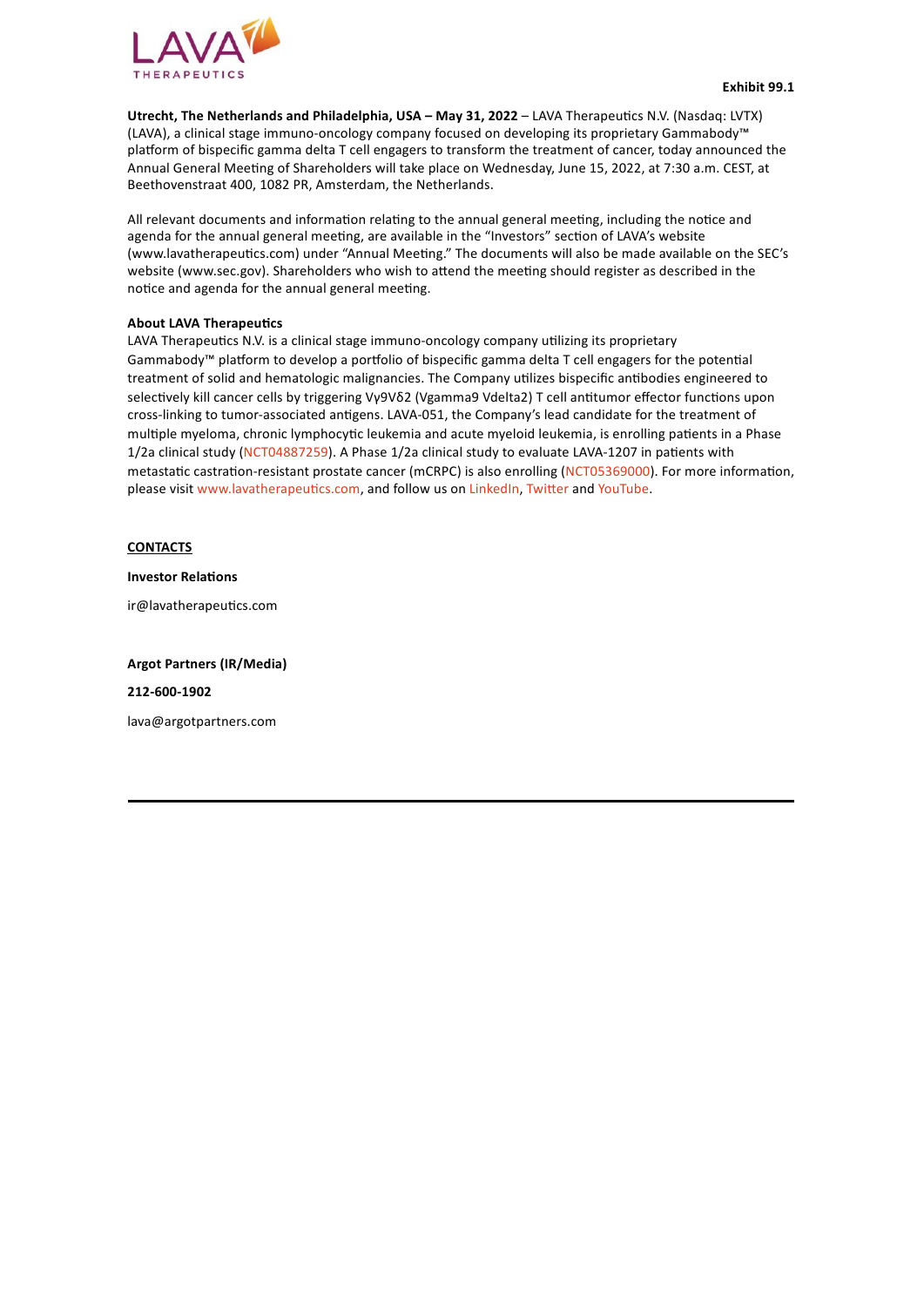# **CONVENING NOTICE**

<span id="page-4-0"></span>This is the convening notice for the annual general meeting of shareholders of LAVA Therapeutics N.V. (the "**Company**") to be held on June 15, 2022 at 7:30 am Central European Summer Time at Beethovenstraat 400, 1082 PR Amsterdam, the Netherlands (the "**AGM**").

The agenda for the AGM is as follows:

- **1.** Opening
- **2.** Discussion of the annual report over the financial year 2021 *(discussion item)*
- **3.** Adoption of the annual accounts over the financial year 2021 *(voting item)*
- **4.** Explanation of the dividend and reservation policy *(discussion item)*
- **5.** Appointment of the external auditor for the financial year 2022 for purposes of Dutch law *(voting item)*
- **6.** Release from liability for the Company's directors with respect to the performance of their duties during the financial year ended December 31, 2021 (*voting item*)
- **7.** Appointment of James Nobel as non-executive director of the Company (*voting item*)
- **8.** Appointment of Jay Backstrom as non-executive director of the Company (*voting item*)
- **9.** Extension of authorization of the Company's board of directors to acquire shares (or depository receipts for such shares) in the Company's capital (*voting item*)
- **10.** Closing

No business shall be voted on at the AGM, except such items as included in the above-mentioned agenda.

The registration date for the AGM is May 18, 2022 (the "**Registration Date**"). Those who are shareholders of the Company, or who otherwise have voting rights and/or meeting rights with respect to shares in the Company's capital, on the Registration Date and who are recorded as such in the Company's shareholders' register and/or in the register maintained by the Company's U.S. transfer agent (the "**Persons with Meeting Rights**") may attend and, if relevant, vote at the AGM and exercise their voting rights on the voting items as included in the abovementioned agenda prior to the AGM.

Persons with Meeting Rights who wish to attend the AGM, in person or represented by proxy, must notify the Company in writing or by e-mail of their identity and intention to attend the AGM by sending notice to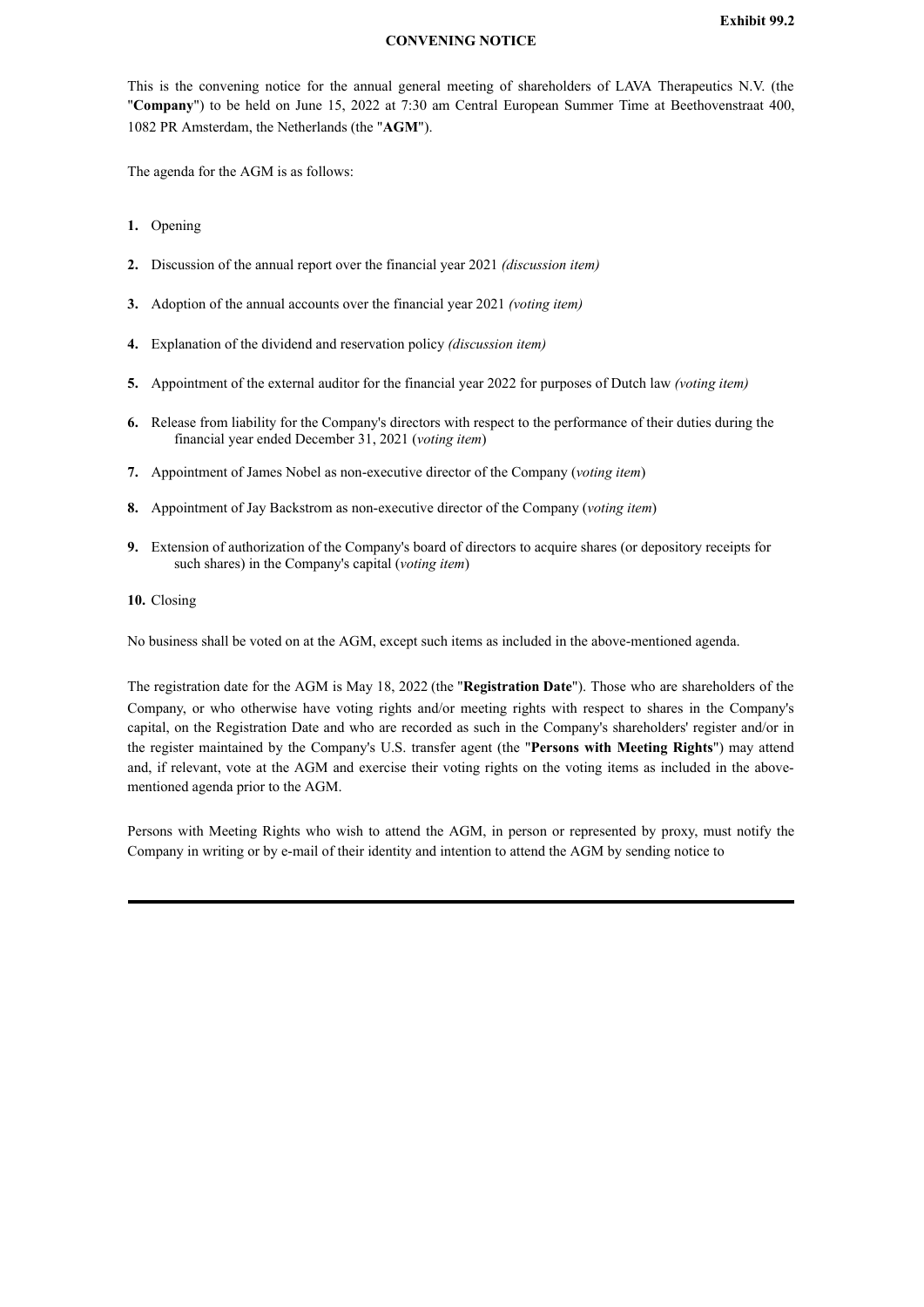that effect to the Company by e-mail (addressed to a.garabedian@lavatherapeutics.com) or by post (addressed to LAVA Therapeutics N.V., c/o General Counsel & Company Secretary, Yalelaan 60, 3584 CM Utrecht, the Netherlands). This notice must be received by the Company no later than 9:00 am (CEST) on June 8, 2022 (the "**Cut-off Time**"). Persons with Meeting Rights who have not complied with this requirement may be refused entry to the AGM. Persons with Meeting Rights may have themselves represented at the AGM through the use of a written or electronically recorded proxy. Proxyholders who wish to attend the AGM should present a copy of their proxy upon entry to the AGM, failing which the proxyholder concerned may be refused entry to the AGM. A proxy form for this purpose can be downloaded from the Company's website (https://lavatherapeutics.com).

It is important that your shares be represented regardless of the number of shares you may hold. We urge you to vote your shares or, if you do not plan to attend the AGM, to submit your proxy.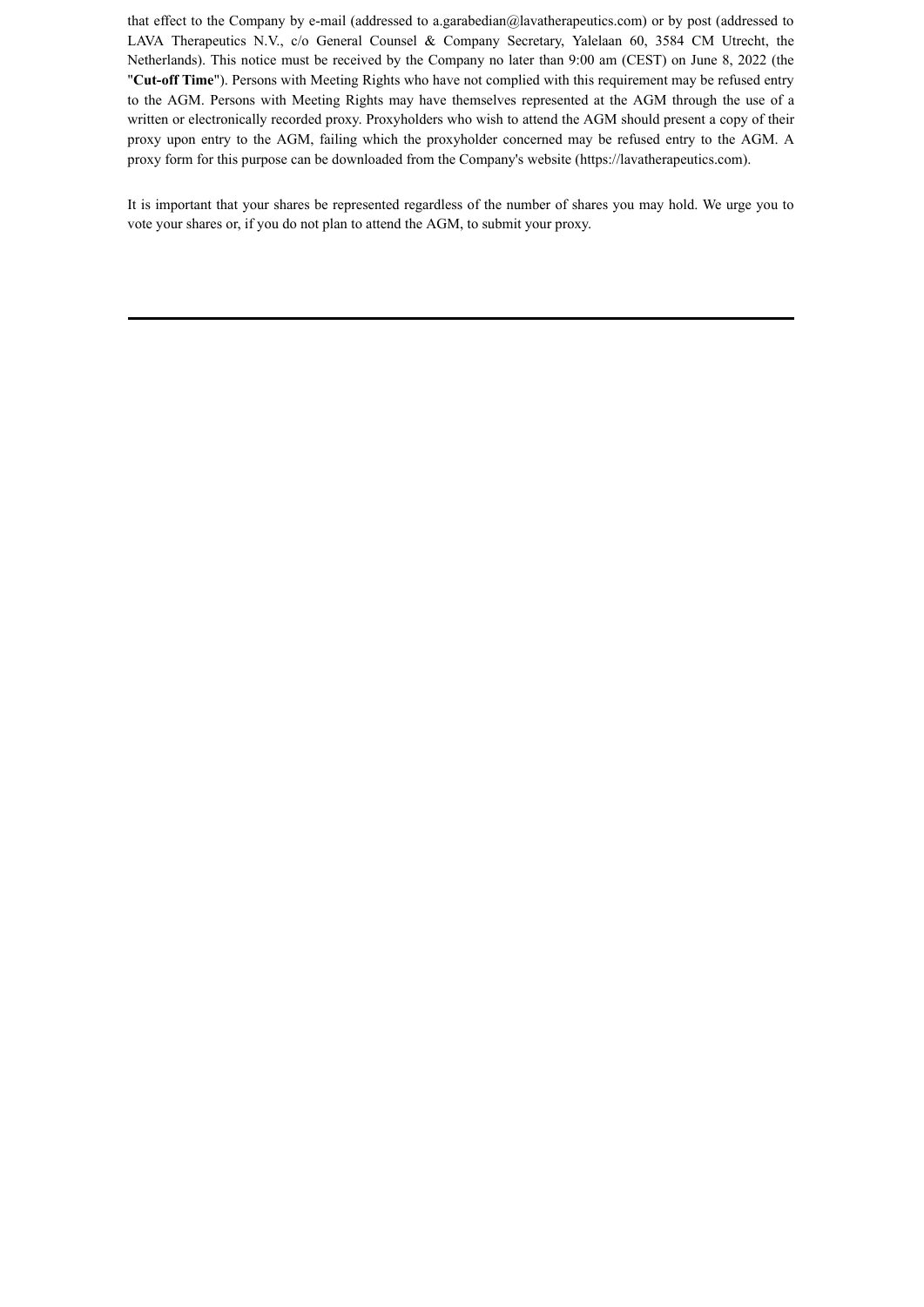#### **EXPLANATORY NOTES TO THE AGENDA**

## **1. Opening**

#### **2. Discussion of the Dutch statutory annual report over the financial year 2021** *(discussion item)*

The Company's annual report over the financial year 2021 has been made available on the Company's website (www. lavatherapeutics.com) and at the Company's office address.

#### **3. Adoption of the Dutch statutory annual accounts over the financial year 2021** *(voting item)*

The Company's annual accounts over the financial year 2021 have been made available on the Company's website (www.lavatherapeutics.com) and at the Company's office address. It is proposed that these annual accounts be adopted.

#### **4. Explanation of the dividend and reservation policy (***discussion item***)**

The Company has never paid or declared any cash dividends on its ordinary shares, and the Company does not anticipate paying any cash dividends on its ordinary shares in the foreseeable future. The Company's current dividend and reservation policy is to retain all available funds and any future earnings to fund the development and expansion of the Company's business. Under Dutch law, the Company may only pay dividends to the extent its shareholders' equity (*eigen vermogen*) exceeds the sum of the paid-in and calledup share capital plus the reserves required to be maintained by Dutch law or by its articles of association and (if it concerns a distribution of profits) after adoption of the annual accounts by the general meeting from which it appears that such dividend distribution is allowed. Subject to such restrictions, any future determination to pay dividends will be at the discretion of the Company's board of directors and will depend upon a number of factors, including the Company's results of operations, financial condition, future prospects, contractual restrictions, restrictions imposed by applicable law and other factors the board of directors deems relevant.

#### 5. Appointment of the external auditor for the financial year 2022 for purposes of Dutch law (voting item)

PricewaterhouseCoopers Accounts N.V. has audited the Company's statutory annual accounts for the financial year ended 31 December 2021. Under Dutch law, the General Meeting is, in principle, the corporate body authorized to annually appoint the external independent auditor for the audit of the Company's annual accounts. Pursuant to a recommendation by the Company's Audit Committee, it is now proposed to appoint PricewaterhouseCoopers Accountants N.V. as the external independent auditor for the audit of the Company's annual accounts for the financial year 2022.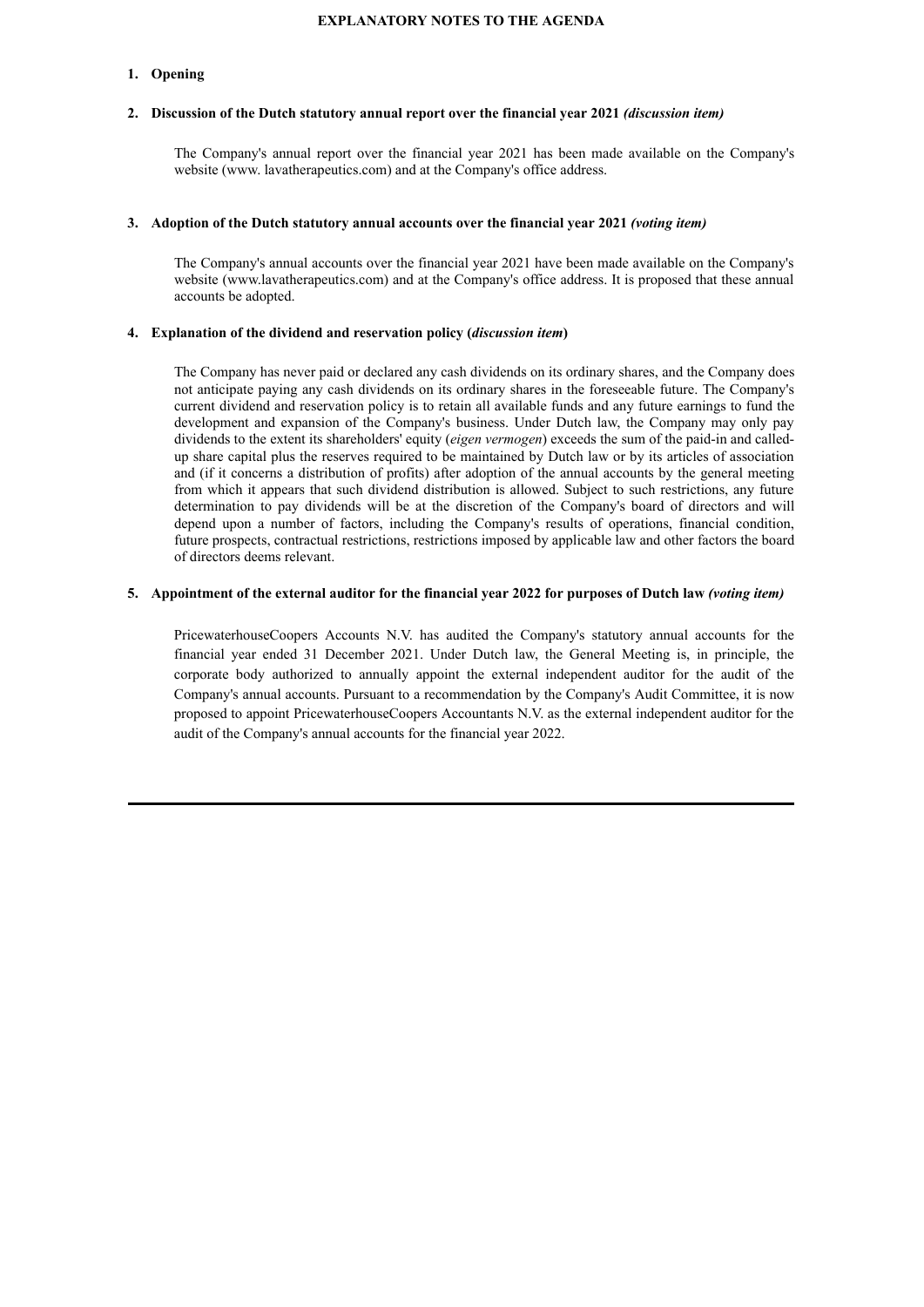### **6. Release from liability for the Company's directors with respect to the performance of their duties during the financial year ended December 31, 2021 (***voting item***)**

It is proposed that the Company's directors be released from liability for the exercise of their duties during the fiscal year 2021. The scope of this release from liability extends to the exercise of their respective duties insofar as these are reflected in the Company's statutory board report or annual accounts over the fiscal year 2021 or in other public disclosures.

#### **7. Appointment of James Nobel as non-executive director of the Company (***voting item***)**

The Company's board of directors has made a binding nomination to appoint James Nobel as nonexecutive director of the Company for a period of three years, ending at the end of the annual general meeting of shareholders of the Company to be held in the year 2025.

Mr. Noble has over thirty years' experience in the biotech sector. His most recent executive role was as CEO of Adaptimmune Therapeutics plc, a NASDAQ listed company. Mr. Noble held that position from 2008, when he Co-founded the company, until he retired in 2019. He remains on the board as a nonexecutive director. Mr. Noble was also CEO from 2008 to 2014 of Immunocore, which he co-founded.

He has held numerous non-executive positions. He previously served as a deputy Chairman of GW Pharmaceuticals (until its acquisition by Jazz Pharmaceuticals) and as director of Curagen Corporation, Powderject Pharmaceuticals, Oxford Glycosciences, MediGene AG and Advanced Medical Solutions plc. Mr. Noble is Chairman of Orexo AB and also serves as chairman of Sutura Therapeutics and Celleron Therapeutics.

Mr. Noble qualified as a Chartered Accountant with Price Waterhouse and spent 7 years at the investment bank Kleinwort Benson, where he became a director in 1990. He then joined British Biotech plc as CFO from 1990 to 1997. Mr. Noble holds an MA degree from the University of Oxford. We believe that Mr. Nobel is qualified to serve on our board of directors due to his extensive experience as a senior executive of multiple biotechnology companies and his experience serving on boards of several publicly traded life science companies.

## **8. Appointment of Jay Backstrom as non-executive director of the Company (***voting item***)**

The Company's board of directors has made a binding nomination to appoint Jay Backstrom as nonexecutive director of the Company for a period of three years, ending at the end of the annual general meeting of shareholders of the Company to be held in the year 2025.

Jay T. Backstrom, MD, MPH has served as Executive Vice President, Research and Development, at Acceleron Pharma from December 2019 up through the completion of the Merck acquisition in December 2021.

He previously served as the Chief Medical Officer for the Celgene Corporation from April 2016 through December 2019. Dr. Backstrom joined Celgene in March 2008 as vice president of clinical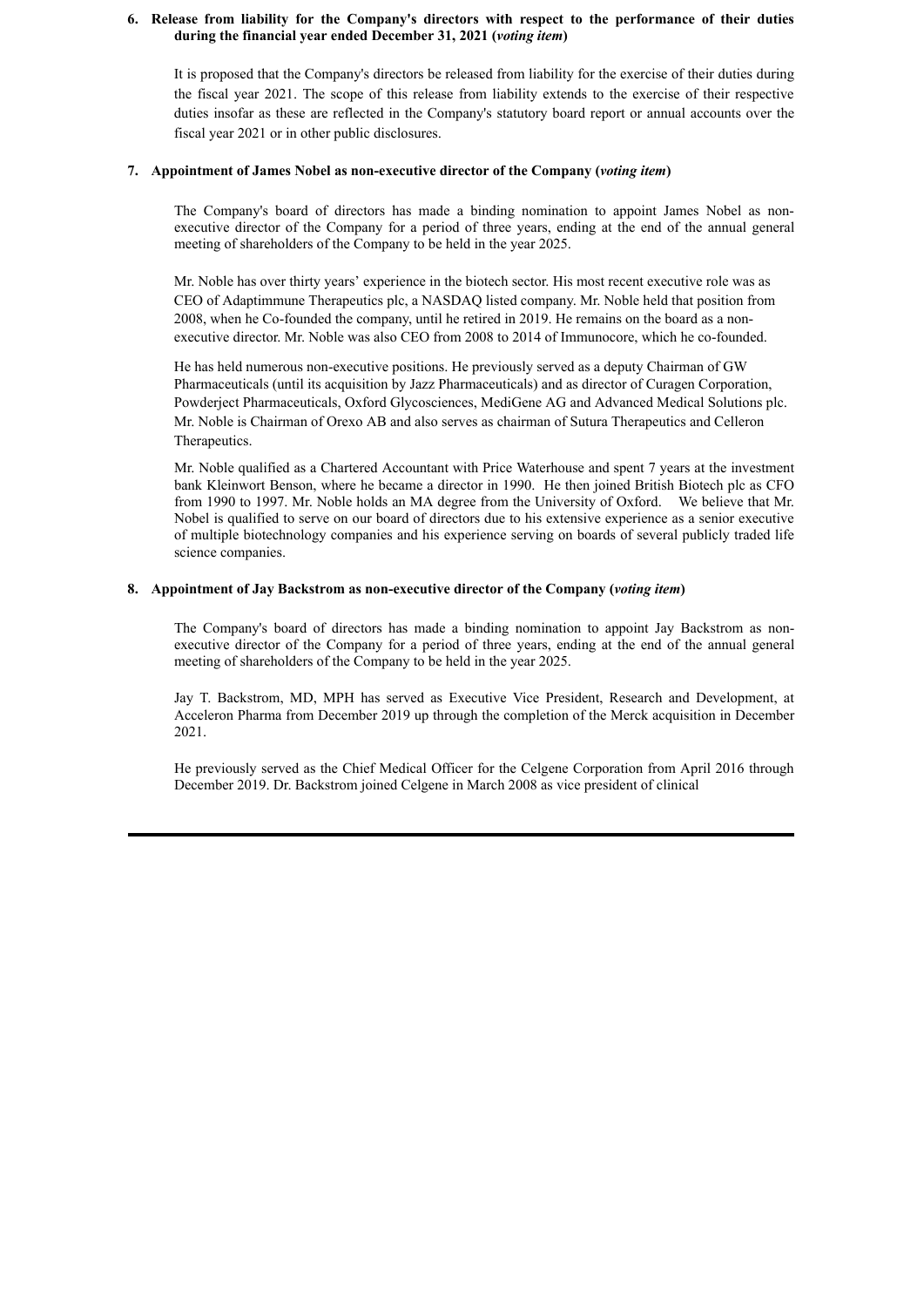research and development for the MDS and AML therapeutic area. He subsequently served as senior vice president of clinical research and development for hematology and oncology and the head of global regulatory affairs before being appointed the Chief Medical Officer, a position he held up through the completion of the Bristol Myers Squibb-Celgene merger in December 2019. After earning his medical degree at the Lewis Katz School of Medicine at Temple University in Philadelphia, he completed his medical training including serving as Chief Medical Resident in the Department of Medicine at Temple University Hospital. Dr. Backstrom has served as a non-executive director of Autolus Therapeutics since August 2020 (including chair of the R&D committee since August 2021), Be Biopharma since December 2021 and Disc Medicine since January 2022.

Dr. Backstrom received a master's degree in public health from Saint Louis University. We believe that Dr. Backstrom is qualified to serve on our board of directors because of his extensive experience as a pharmaceutical company executive and in the clinical development and regulation of pharmaceuticals.

#### **9. Extension of authorization of the Company's board of directors to acquire shares (or depository receipts for such shares) in the Company's capital (***voting item***)]**

The Company's board of directors has been authorized, for a period of 18 months following the conversion of the Company into a public company (*naamloze vennootschap*) in connection with the initial public offering of its ordinary shares, to resolve for the Company to acquire fully paid-up ordinary shares in its own capital (and/or depository receipts for such ordinary shares), by any means, including through derivative products, purchases on a stock exchange, private purchases, block trades, or otherwise, for a price which is higher than nil and does not exceed 110% of the average market price of the Company's ordinary shares on the Nasdaq Global Market (such average market price being the average of the closing prices on each of the five consecutive trading days preceding the date the acquisition is agreed upon by the Company), up to 10% of the Company's issued share capital (determined as of the close of business on the first date of book-entry delivery of the Company's ordinary shares in settlement of the Company's initial public offering). It is proposed that this authorization be renewed for a period of, an effectively extended to expire, 18 months following the date of this AGM, for up to 10% of the Company's issued share capital (determined as of the close of business on the date of this AGM). If the resolution proposed under this agenda item is passed, the proposed authorization shall replace the currently existing authorization.

# **10. Closing**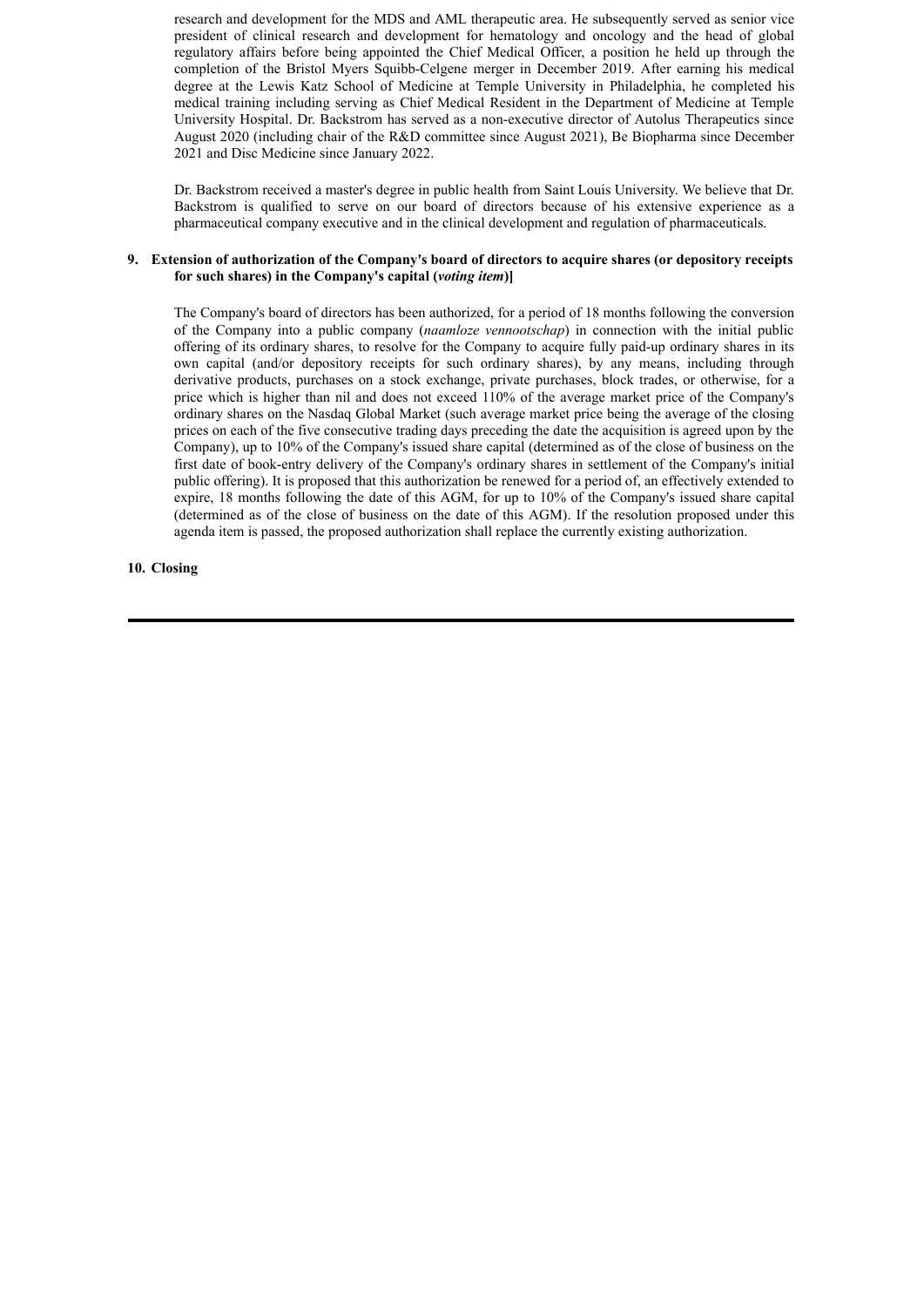<span id="page-9-0"></span>

| LAVA THERAPEUTICS N.V.<br>YALELAAN 60<br>3584 CM UTRECHT<br><b>NETHERLANDS</b><br>Investor Address Line 1<br>Investor Address Line 2<br>Investor Address Line 3<br>Investor Address Line 4<br>Investor Address Line 5<br>John Sample<br>1234 ANYWHERE STREET<br>ANY CITY, ON A1A 1A1<br><u>hallahlabullahlalladlahlahdallahlalllar</u>                                                                                   |                                                      |             | O<br>N          | VOTE BY INTERNET - www.proxyvote.com or scan the QR Barcode above<br>Use the Internet to transmit your voting instructions and for electronic delivery of<br>information. Vote by 11:59 P.M. ET on 06/14/2022. Have your proxy card in hand when<br>you access the web site and follow the instructions to obtain your records and to create<br>an electronic voting instruction form.<br>ELECTRONIC DELIVERY OF FUTURE PROXY MATERIALS<br>If you would like to reduce the costs incurred by our company in mailing proxy materials,<br>you can consent to receiving all future proxy statements, proxy cards and annual reports<br>electronically via e-mail or the Internet. To sign up for electronic delivery, please follow<br>the instructions above to vote using the Internet and, when prompted, indicate that you<br>agree to receive or access proxy materials electronically in future years.<br>VOTE BY PHONE - 1-800-690-6903<br>Use any touch-tone telephone to transmit your voting instructions. Vote by 11:59 P.M. ET<br>on 06/14/2022. Have your proxy card in hand when you call and then follow the<br>instructions.<br><b>VOTE BY MAIL</b><br>Mark, sign and date your proxy card and return it in the postage-paid envelope we have<br>provided or return it to Vote Processing, c/o Broadridge, 51 Mercedes Way, Edgewood,<br>NY 11717. | <b>SCAN TO</b><br><b>VIEW MATERIALS &amp; VOTE</b> |        |                  |                                                                                                                                                                                                      |                                     |  |
|--------------------------------------------------------------------------------------------------------------------------------------------------------------------------------------------------------------------------------------------------------------------------------------------------------------------------------------------------------------------------------------------------------------------------|------------------------------------------------------|-------------|-----------------|-----------------------------------------------------------------------------------------------------------------------------------------------------------------------------------------------------------------------------------------------------------------------------------------------------------------------------------------------------------------------------------------------------------------------------------------------------------------------------------------------------------------------------------------------------------------------------------------------------------------------------------------------------------------------------------------------------------------------------------------------------------------------------------------------------------------------------------------------------------------------------------------------------------------------------------------------------------------------------------------------------------------------------------------------------------------------------------------------------------------------------------------------------------------------------------------------------------------------------------------------------------------------------------------------------------------------------------------------------------------|----------------------------------------------------|--------|------------------|------------------------------------------------------------------------------------------------------------------------------------------------------------------------------------------------------|-------------------------------------|--|
|                                                                                                                                                                                                                                                                                                                                                                                                                          |                                                      |             |                 |                                                                                                                                                                                                                                                                                                                                                                                                                                                                                                                                                                                                                                                                                                                                                                                                                                                                                                                                                                                                                                                                                                                                                                                                                                                                                                                                                                 |                                                    |        | 0000000000000000 |                                                                                                                                                                                                      |                                     |  |
| <b>NAME</b>                                                                                                                                                                                                                                                                                                                                                                                                              |                                                      |             |                 | CONTROL# -                                                                                                                                                                                                                                                                                                                                                                                                                                                                                                                                                                                                                                                                                                                                                                                                                                                                                                                                                                                                                                                                                                                                                                                                                                                                                                                                                      |                                                    |        |                  |                                                                                                                                                                                                      |                                     |  |
| THE COMPANY NAME INC. - COMMON<br>THE COMPANY NAME INC. - CLASS A<br>THE COMPANY NAME INC. - CLASS B<br>THE COMPANY NAME INC. - CLASS C<br>THE COMPANY NAME INC. - CLASS D<br>THE COMPANY NAME INC. - CLASS E<br>THE COMPANY NAME INC. - CLASS F<br>THE COMPANY NAME INC. - 401 K                                                                                                                                        |                                                      |             |                 | <b>SHARES</b>                                                                                                                                                                                                                                                                                                                                                                                                                                                                                                                                                                                                                                                                                                                                                                                                                                                                                                                                                                                                                                                                                                                                                                                                                                                                                                                                                   |                                                    |        |                  | 123,456,789,012.12345<br>123,456,789,012.12345<br>123,456,789,012.12345<br>123,456,789,012.12345<br>123,456,789,012.12345<br>123,456,789,012.12345<br>123,456,789,012.12345<br>123,456,789,012.12345 |                                     |  |
|                                                                                                                                                                                                                                                                                                                                                                                                                          |                                                      |             |                 | PAGE                                                                                                                                                                                                                                                                                                                                                                                                                                                                                                                                                                                                                                                                                                                                                                                                                                                                                                                                                                                                                                                                                                                                                                                                                                                                                                                                                            |                                                    | $1$ OF | $\mathbf{2}$     |                                                                                                                                                                                                      |                                     |  |
| TO VOTE, MARK BLOCKS BELOW IN BLUE OR BLACK INK AS FOLLOWS:                                                                                                                                                                                                                                                                                                                                                              |                                                      |             | x               |                                                                                                                                                                                                                                                                                                                                                                                                                                                                                                                                                                                                                                                                                                                                                                                                                                                                                                                                                                                                                                                                                                                                                                                                                                                                                                                                                                 |                                                    |        |                  |                                                                                                                                                                                                      |                                     |  |
|                                                                                                                                                                                                                                                                                                                                                                                                                          |                                                      |             |                 |                                                                                                                                                                                                                                                                                                                                                                                                                                                                                                                                                                                                                                                                                                                                                                                                                                                                                                                                                                                                                                                                                                                                                                                                                                                                                                                                                                 |                                                    |        |                  |                                                                                                                                                                                                      | KEEP THIS PORTION FOR YOUR RECORDS  |  |
|                                                                                                                                                                                                                                                                                                                                                                                                                          | THIS PROXY CARD IS VALID ONLY WHEN SIGNED AND DATED. |             |                 |                                                                                                                                                                                                                                                                                                                                                                                                                                                                                                                                                                                                                                                                                                                                                                                                                                                                                                                                                                                                                                                                                                                                                                                                                                                                                                                                                                 |                                                    |        |                  |                                                                                                                                                                                                      | DETACH AND RETURN THIS PORTION ONLY |  |
|                                                                                                                                                                                                                                                                                                                                                                                                                          |                                                      |             |                 |                                                                                                                                                                                                                                                                                                                                                                                                                                                                                                                                                                                                                                                                                                                                                                                                                                                                                                                                                                                                                                                                                                                                                                                                                                                                                                                                                                 |                                                    |        |                  |                                                                                                                                                                                                      |                                     |  |
| The Board of Directors recommends you vote FOR<br>proposals 1 through 6:                                                                                                                                                                                                                                                                                                                                                 |                                                      | For         | Against Abstain |                                                                                                                                                                                                                                                                                                                                                                                                                                                                                                                                                                                                                                                                                                                                                                                                                                                                                                                                                                                                                                                                                                                                                                                                                                                                                                                                                                 |                                                    |        |                  |                                                                                                                                                                                                      |                                     |  |
| 1. To adopt annual accounts over the financial<br>year 2021.                                                                                                                                                                                                                                                                                                                                                             |                                                      | Π<br>$\Box$ | Ο               |                                                                                                                                                                                                                                                                                                                                                                                                                                                                                                                                                                                                                                                                                                                                                                                                                                                                                                                                                                                                                                                                                                                                                                                                                                                                                                                                                                 |                                                    |        |                  |                                                                                                                                                                                                      |                                     |  |
| 2. Ratify the appointment of the external auditor<br>for the financial year 2022 for purposes of<br>Dutch law.                                                                                                                                                                                                                                                                                                           |                                                      | Ω<br>Ο      | Ω               |                                                                                                                                                                                                                                                                                                                                                                                                                                                                                                                                                                                                                                                                                                                                                                                                                                                                                                                                                                                                                                                                                                                                                                                                                                                                                                                                                                 |                                                    |        |                  |                                                                                                                                                                                                      |                                     |  |
| 3. To release the Company's directors from<br>liability with respect to the performance of<br>their duties during the financial year ended<br>December 31, 2021.                                                                                                                                                                                                                                                         |                                                      | Ω<br>0      | Π               |                                                                                                                                                                                                                                                                                                                                                                                                                                                                                                                                                                                                                                                                                                                                                                                                                                                                                                                                                                                                                                                                                                                                                                                                                                                                                                                                                                 |                                                    |        |                  |                                                                                                                                                                                                      |                                     |  |
| 4. To appoint James Nobel as non-executive                                                                                                                                                                                                                                                                                                                                                                               |                                                      | Ω<br>O      | Π               |                                                                                                                                                                                                                                                                                                                                                                                                                                                                                                                                                                                                                                                                                                                                                                                                                                                                                                                                                                                                                                                                                                                                                                                                                                                                                                                                                                 |                                                    |        |                  |                                                                                                                                                                                                      |                                     |  |
| director of the Company.<br>5. To appoint Jay Backstrom as non-executive                                                                                                                                                                                                                                                                                                                                                 |                                                      | Ω<br>Π      | Ο               |                                                                                                                                                                                                                                                                                                                                                                                                                                                                                                                                                                                                                                                                                                                                                                                                                                                                                                                                                                                                                                                                                                                                                                                                                                                                                                                                                                 |                                                    |        |                  |                                                                                                                                                                                                      |                                     |  |
| director of the Company.<br>6. To extend authorization of the Company's board<br>of directors to acquire shares (or depository<br>receipts for such shares) in the Company's                                                                                                                                                                                                                                             |                                                      | ο<br>Π      | ο               |                                                                                                                                                                                                                                                                                                                                                                                                                                                                                                                                                                                                                                                                                                                                                                                                                                                                                                                                                                                                                                                                                                                                                                                                                                                                                                                                                                 |                                                    |        |                  |                                                                                                                                                                                                      |                                     |  |
| capital.<br>NOTE: Such other business as may properly come<br>before the meeting or any adjournment thereof.<br>Please sign exactly as your name(s) appear(s) hereon. When signing as<br>attorney, executor, administrator, or other fiduciary, please give full<br>title as such. Joint owners should each sign personally. All holders must<br>sign. If a corporation or partnership, please sign in full corporate or |                                                      |             |                 | Investor Address Line 1<br>Investor Address Line 2<br>Investor Address Line 3<br>Investor Address Line 4<br>Investor Address Line 5<br>John Sample<br>1234 ANYWHERE STREET<br>ANY CITY, ON A1A 1A1                                                                                                                                                                                                                                                                                                                                                                                                                                                                                                                                                                                                                                                                                                                                                                                                                                                                                                                                                                                                                                                                                                                                                              |                                                    |        |                  |                                                                                                                                                                                                      |                                     |  |
| partnership name by authorized officer.                                                                                                                                                                                                                                                                                                                                                                                  |                                                      |             |                 |                                                                                                                                                                                                                                                                                                                                                                                                                                                                                                                                                                                                                                                                                                                                                                                                                                                                                                                                                                                                                                                                                                                                                                                                                                                                                                                                                                 |                                                    |        |                  |                                                                                                                                                                                                      | <b>SHARES</b><br><b>CUSIP#</b>      |  |

ι